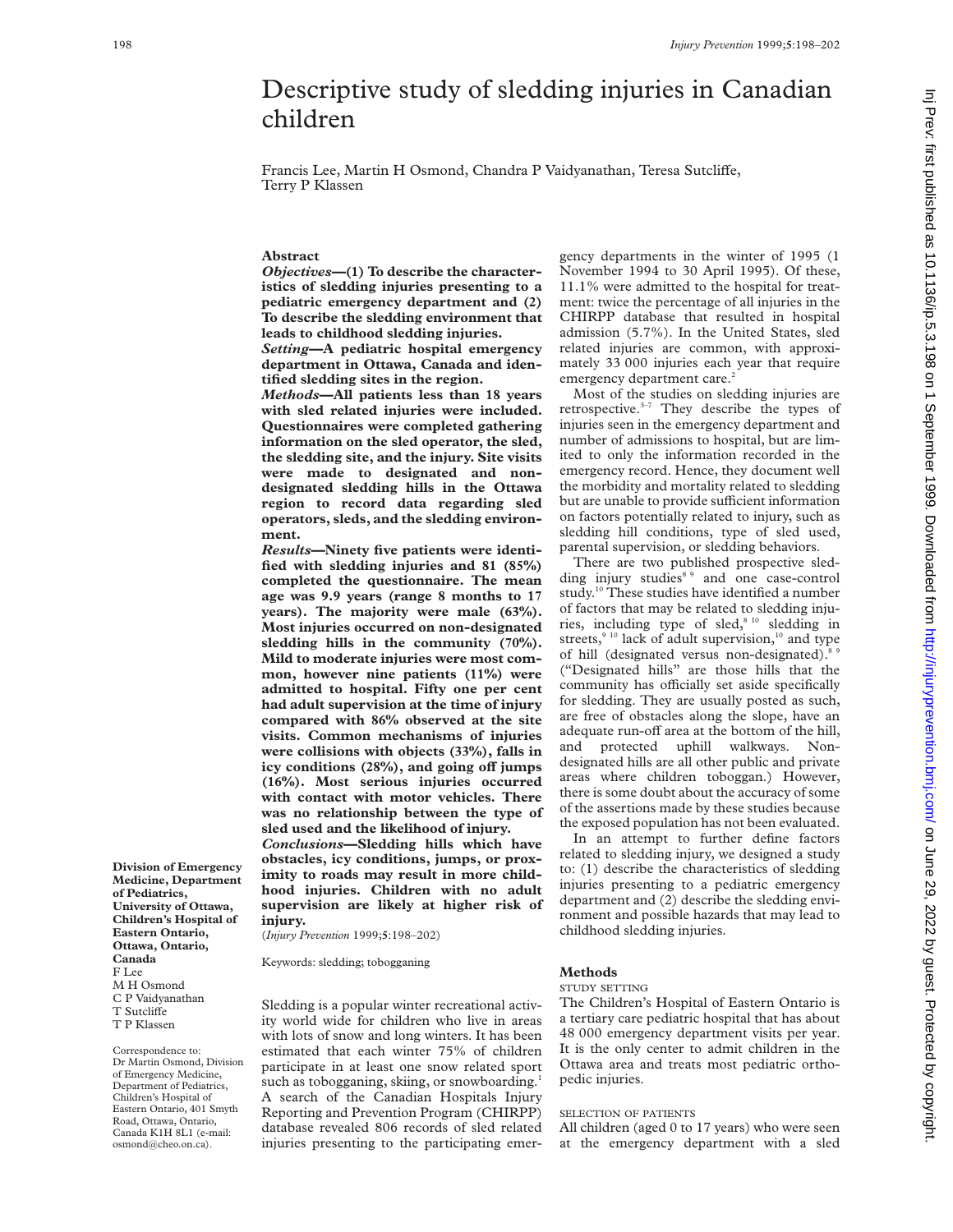related injury during a winter season (December 1996 to March 1997) were eligible. This included injuries sustained by sled operators, passengers, or bystanders. We defined sledding as a recreational activity whereby a child uses any metal, wooden, or plastic device to transport him or herself down a snow covered hill. Patients were identified and enrolled by the triage nurse in the emergency department. A study nurse (TS) reviewed all emergency department charts to ensure that no patients had been missed during the study period.

## STUDY DESIGN

Part 1 was a prospective descriptive study of all sled injured children. A specially designed questionnaire, as well as a consent form for subsequent telephone follow up, was given to all sled injured children or their parents when they registered in our emergency department. The questionnaire contained 22 questions to gather information on the rider (such as age, gender, riding habits, use of protective devices), the sled type, and the environment of the slope (such as snow conditions and presence of obstacles or jumps). It also asked open ended questions such as "Why do you think this injury happened ?". The questionnaires and emergency charts were collected and reviewed by the investigators. Specific injuries were recorded as well as their disposition from the emergency department (admitted or discharged). Inpatient records were reviewed for all admitted patients. Telephone follow up was made at five to seven days postinjury to all consenting patients/parents, at which time the status and severity of the injury were recorded. At this time any missing information on the questionnaire was obtained. A second phone call was made at three weeks post-injury if the patient had not returned to his/her normal activity at one week post-injury. For those who refused to consent for telephone follow up, only the injury data were included and no further attempt to contact the patient or parents was made.

Part 2 of the study involved site visits by the investigators throughout the winter to all designated sledding hills in the Ottawa region (as provided by the City of Ottawa municipal office). We also visited many commonly used non-designated sledding hills and some sites where injuries had occurred. During each visit, one of the researchers (FL or MHO) observed and recorded basic demographic data on the riders as well as details on the type of sleds used, sledding environment, and proportions of riders using any protective devices. The visits were performed on different days of the week and at different times of the day to give an even distribution of days and times.

## STATISTICAL ANALYSIS

Data from the questionnaires were entered into a database created in SPSS/PC +V4.01 software (Statistical Package for the Social Science, SPSS Inc, Chicago). Continuous variables were reported as means and SDs. Categorical variables were presented as counts (%). Intraclass correlation coefficients (ICC) were used to

measure the level of interobserver reliability. An ICC value from 0.4 to 0.75 represents fair to good agreement, less than 0.4 poor agreement and greater than 0.75 excellent  $\,$ agreement. $\,$ 

## **Results**

During the study period, 95 children with sled related injuries were seen in our emergency department. Of these, 81 (85%) completed the questionnaires and 14 (15%) chose not to participate. (Review of the emergency charts indicated that none of the refusers had significant injuries: two minor head injuries, eight soft tissue injuries, and four abrasions.) All of the 81 patients who returned their questionnaires consented to telephone follow up. However, we were only able to locate 71 (88%) of them. The reasons for failed follow up included incorrect phone number (5), unable to make contact despite numerous phone calls (4), and a disconnected phone line (1).

Forty five visits were made to 20 different toboggan sites in the Ottawa-Carlton region during the study period. Nine different site visits were made by two investigators at the same time and on the same day to test interobserver reliability.

The following data summarize the characteristics of the sled injured patients and, where possible, gives a comparison between the sled injured patients and the children observed sledding at site visits (an estimate of the exposed population).

## RIDER CHARACTERISTICS

The mean (SD) age of the injured patients was 9.9 (3.7) years, with a range of 8 months to 17 years, and there was a higher proportion of males (63%). Fifty one per cent of our patients had adult supervision at the time of injury compared with 86% observed at the time of the site visits. None of the injured patients were using a helmet when the injury occurred, compared with 3% of sled riders and passengers observed during the site visits. Table 1 shows the age range and percentage of both the injured riders and the children observed at the site visits. Although 10–14 year olds accounted for only 19% of the children observed at the site visits, they represented 47% of all injured children. The ICCs between two observers at the site visits are also shown. None of the injured patients reported using alcohol or other drugs around the time of the injury.

#### VEHICLE CHARACTERISTICS

Table 2 shows the sled types used by the injured children and those observed at the site visits. Although GT racers were the most

## *Table 1 Age of sled riders*

| Age range<br>(years) | Injured patients<br>$($ %) | Site visit children<br>(%) | $ICC*$ |
|----------------------|----------------------------|----------------------------|--------|
| $<$ 5                | 7(9)                       | 110(21)                    | 0.09   |
| $5 - 9$              | 30 (37)                    | 277 (53)                   | 0.82   |
| $10 - 14$            | 38 (47)                    | 99 (19)                    | 0.64   |
| >14                  | 6(7)                       | 37(7)                      |        |
| Total                | 81 (100)                   | 523 (100)                  |        |

\*Intraclass correlation between two observers at site visits.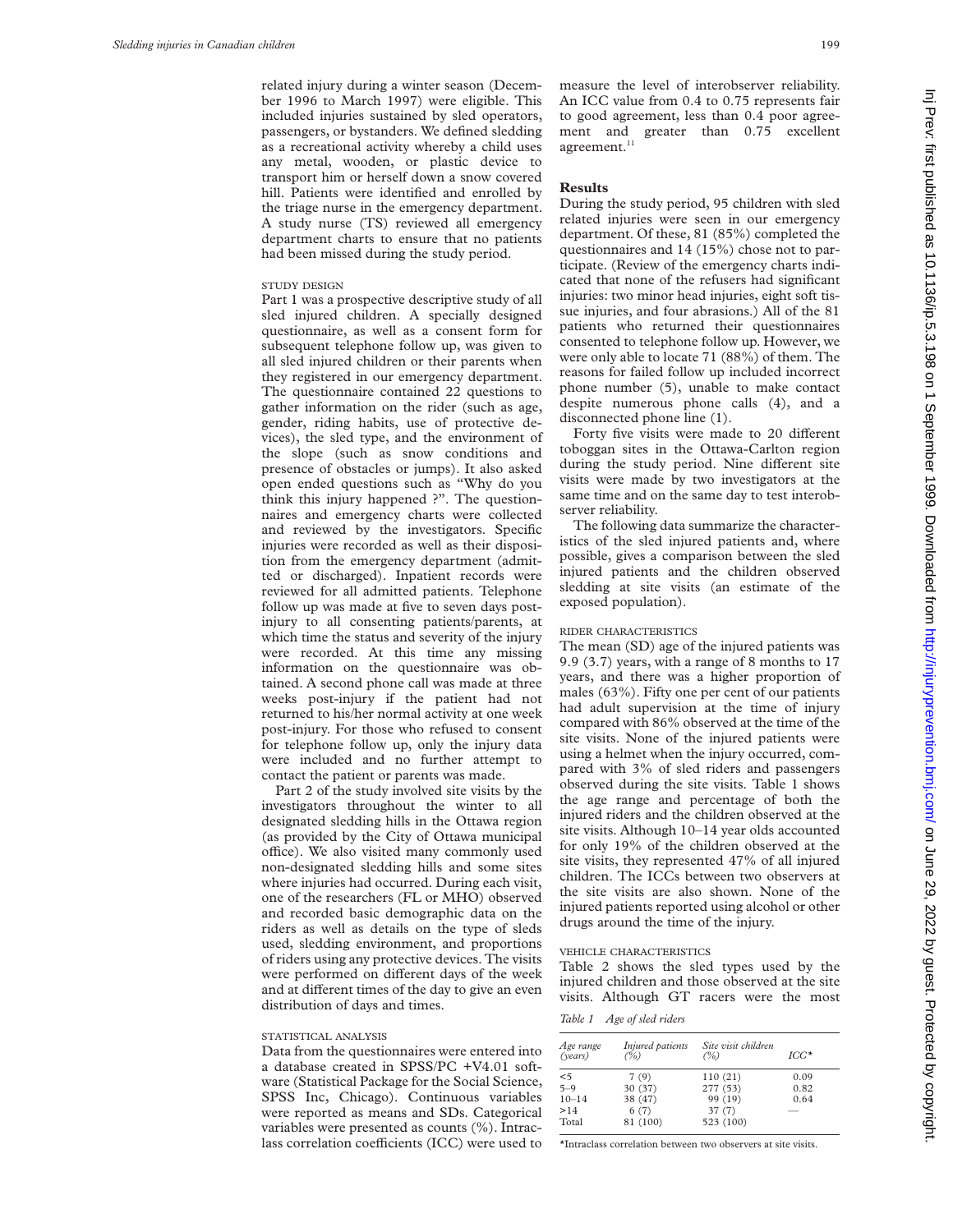*Table 2 Sled types of injured patients and site visit population*

| <i>Injured</i><br>patients (%) | Site visit<br>children (%) | $ICC^*$ |  |
|--------------------------------|----------------------------|---------|--|
| 22(27)                         | 134 (26)                   | 0.94    |  |
| 14 (17)                        | 153 (29)                   | 0.88    |  |
| 14 (17)                        | 93 (18)                    | 0.52    |  |
| 8(10)                          | 54 (10)                    | 0.71    |  |
| 11(14)                         | 89 (17)                    |         |  |
| 12(15)                         |                            |         |  |
| 81 (100)                       | 523 (100)                  |         |  |
|                                |                            |         |  |

\*Intraclass correlation between two observers at site visits.

*Table 3 Location of sledding areas where injuries occurred*

| Location                 | No (%)  |  |
|--------------------------|---------|--|
| Designated sledding hill | 24 (30) |  |
| Home yard                | 12(15)  |  |
| City park                | 11(14)  |  |
| Schoolyard               | 10(12)  |  |
| Other                    | 22(27)  |  |
| Unknown                  | 2(2.5)  |  |

common sled used by injured children (27%), they were also used by approximately the same percentage of children observed at the hills (26%). There was also no difference between the percentage of children who were injured and those observed at the hills using either "magic carpets" or "flying saucers". Interestingly, the plastic sled was used by 29% of children observed at site visits but used by only 17% of injured children. The ICC for counting the number of different sled types varied from 0.52 to 0.94.

#### ENVIRONMENTAL CHARACTERISTICS

Most injuries (87%) occurred in the three months from December to February, with 44.4% in January, 22% in December, and 21% in February. Fifty eight per cent of injuries occurred during the weekends (Friday 25%, Saturday 11%, and Sunday 22%). The most common time for injury was between noon and 5 pm (59%). Twenty nine per cent of injuries occurred between the hours of 5 pm and 7 am.

As shown in table 3, only 24 (30%) of the injuries occurred at designated sledding hills. Most (70%) occurred in non-designated sledding areas such as city parks, schoolyards, homes, and other private properties.

The distribution of patients by the mechanisms of injury are shown in table 4. They include collision with an object (33%), loss of control in icy conditions (29%), going off jumps (16%), and other mechanisms (22%). Of the 24 children injured at designated sledding hills, nine (38%) fell off a sled travelling too fast, six (25%) collided into another sled, and four (17%) were hit by a sled while standing up. The majority of patients and parents blamed icy/fast conditions as leading to the injury.

#### INJURY TYPES

Mild to moderate injuries were most common and included soft tissue injuries (38%), fractures (36%) (including five femur and two tibial fractures), minor head injuries (12%), and lacerations (10%). Serious injuries included one liver laceration, one basal skull fracture, one depressed skull fracture with *Table 4 Mechanism of injury*

| Mechanism of injury           | No (%)   |
|-------------------------------|----------|
| Collision with an object      | 27 (33)  |
| Loss of control on ice.       | 23(29)   |
| Going off a jump <sup>*</sup> | 13(16)   |
| Other                         | 18 (22)  |
| Total                         | 81 (100) |

\*11/13 (85%) were in 10–17 year age group with a 3/13 (23%) adult supervision rate.

intracerebral hemorrhage, and one pelvic fracture with vaginal laceration. The latter two patients were injured by collisions with motor vehicles. Nine patients (11%) were admitted to hospital.

## OUTCOME AND PATIENT FOLLOW UP

Sixty eight patients (84%) were discharged from the emergency department immediately after being treated. Three (3.7%) required observation in the emergency department for several hours, and nine (11%) were admitted, two to the intensive care unit. On follow up, 47 (66%) of patients had returned to normal activity after one week and 54 (76%) after three weeks. The 24% who had not returned to normal activity after three weeks were either immobilized in a cast or still in hospital.

#### **Discussion**

Our study confirms the findings of others that sled related injuries are a pediatric problem that results in a high percentage of sledding injured patients being admitted to hospital (11%). Hospitalization rates in other studies have ranged from  $9\%$  to  $24\%$ .<sup>6 10</sup> While this undoubtedly reflects a referral bias to tertiary care centers, it is significantly higher than the average hospitalization rate for all injuries that present to emergency departments (5.7%) as reported by Health Canada from the CHIRPP database.

In this descriptive study, we have identified many factors that may be responsible for an increased risk of sled related injury. However, we are unable to quantify these with relative risk estimates because we did not have a cohort or case-control study design. Future studies may wish to use these study designs in order to quantify the relative risk estimates.

Although there were no fatalities in this study, we report two serious injuries as a result of sleds being hit by cars. These both occurred at non-designated sites. Other authors have also found sledding near roadways to result in severe injury. Rowe *et al* reported two deaths in children over a five year period in Ontario after their sleds were run over by cars as they ran out of their driveways into the street.<sup>12</sup> Shugerman *et al* found a significant increase in risk of injury for children who sledded in streets versus those who sledded in a park (odds ratio 5.1; 95% confidence interval 1.1 to  $24.1$ ).<sup>10</sup>

Males are injured more commonly than females in sled trauma. This has been a consistent finding throughout many previous studies.<sup>3568</sup> We found a male predominance of 63% of injured children. Unfortunately, during our site visits we could not easily distinguish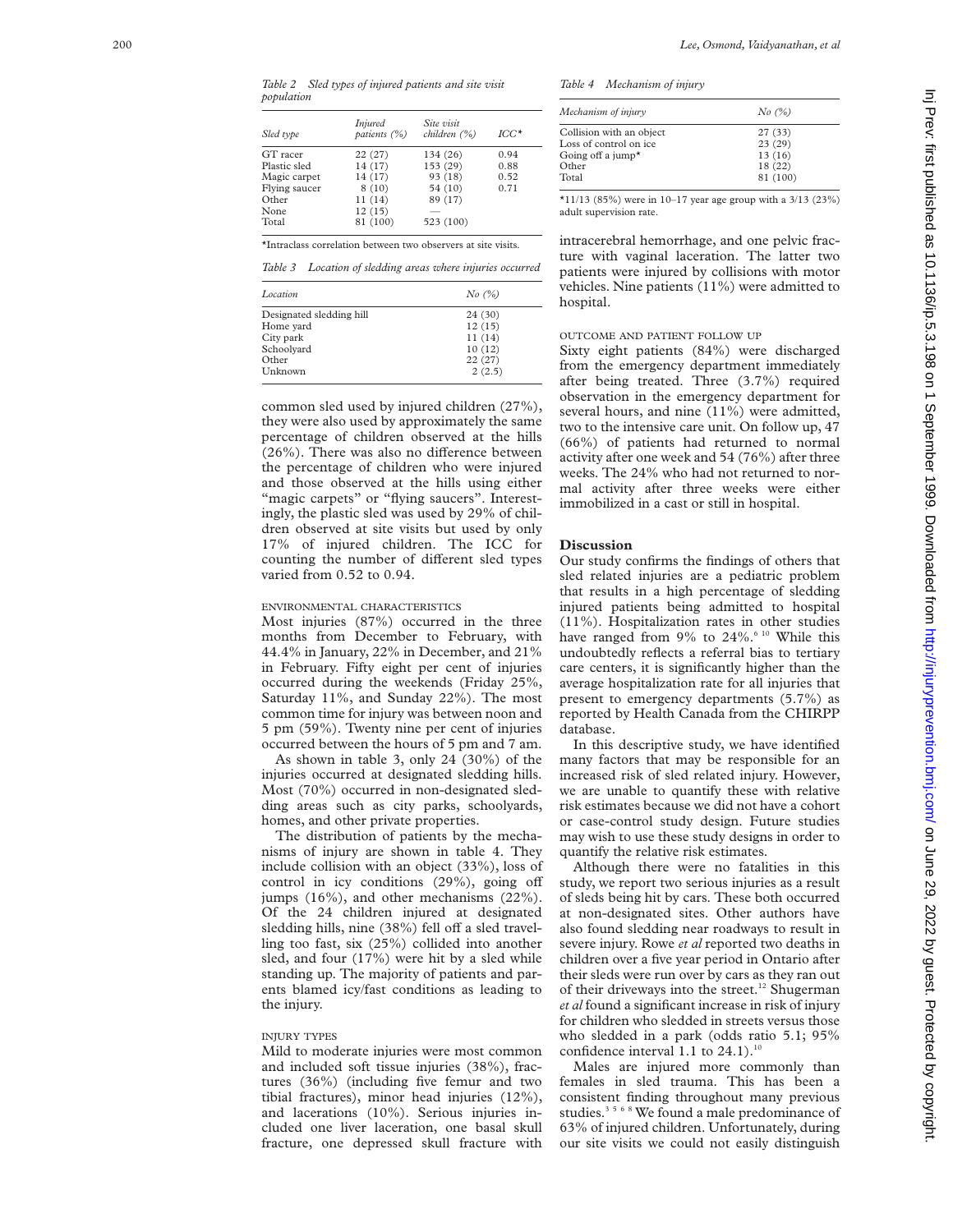boys from girls because of their bulky winter clothing so we were unable to determine whether more boys are injured because of a higher exposure to sledding or because of a behavioral difference between boys and girls.

Interestingly, children under 5 years were observed to make up 21% of the site visit population but accounted for only 9% of the injured population. Conversely, children 10–14 years made up only 19% of the site visit population while they accounted for 47% of the injured population. These results could indicate that 10–14 year old sledders are at a relatively higher risk of injury while sledders less than 5 years old are at a lower risk. We hypothesize that parental supervision of the younger children may be responsible for their lower injury rate. However, this hypothesis cannot be proven by our study as we cannot be sure that our site visit population is completely representative of all sledding children in our region.

A large number of injuries (33%) occurred when a sled struck a fixed object such as a tree, rock, or pole. In these cases, deceleration is immediate and the kinetic energy of the moving sled is rapidly absorbed by the rider's body,<sup>3</sup> frequently leading to serious injuries such as fractures, visceral injuries, and head injuries. Previous studies have also cited this as a prominent mechanism of injury. $8-10$ 

Icy conditions played a large role in the injuries we observed. Twenty eight per cent were directly attributable to losing control on ice, while many other children cited high speed and inability to steer as a reason for the sled hitting an obstacle or another child. Sleds may reach speeds exceeding  $35 \text{ km}$  per hour<sup>7</sup> depending on the slope of the hill. In icy conditions the speed is increased, and steering and stopping are compromised leading to difficulty in avoiding objects or other people on the slope. This has been reported by Landsman *et al*<sup>5</sup> and by Lewis et al.<sup>13</sup> Both found an increase risk of sledding injuries during icy conditions.

This is the first study to identify "jumps" as a risk factor for sledding injury. Thirteen children (16%), mostly of adolescent age (10–14 years) and without adult supervision (10 or 77%), reported their injury as being due to "going off a jump". Many hills visited had man made jumps at the bottom of the slope. It is easy to imagine how loss of control at high speed over a jump could lead to a significant impact and injury.

Our results suggest that sledding without adult supervision is also dangerous. We found that 49% of injured children had no adult supervision at the time of the injury, although we observed only 14% of children to have no adult supervision at the site visits. This finding is corroborated by Shugerman *et al* who found an increased risk of injury in those children who sledded without adult supervision (odds ratio 5.6; 95% confidence interval 1.1 to  $26.9$ ).<sup>10</sup>

Our study has also shown that protective gear is worn by very few sledders. Only 3% of children were seen to be wearing helmets at the site visits. None of the injured sledders wore any protective gear. These findings are similar

to those of Wynne *et al* who found helmet use in only 1% of injured sledders.<sup>8</sup>

## **Limitations**

This study has some limitations. The site visits were an attempt to characterize the exposed population at risk for sledding injury. However, we recognize that this is not a true denominator as it represents only a small sampling of the total pediatric sledding population. In order to make it as representative as possible we visited many different types of hills, designated and non-designated, at different times of day. However, we have no data on those children sledding in their own home yard or other private properties which may account for a high percentage of sledding children.

Unfortunately, we were unable to recruit 15% of all the injured sledders that presented to our emergency department. Our chart review documented that these were mainly children with mild injuries.

# **Implications for prevention**

The results of this study have important implications for prevention activities that may reduce injury in the sledding population.

# ENVIRONMENT

A safe sledding site is central to reducing sled related injury. Safe sledding areas should be free of obstacles and have long clear run outs at the bottom of the hill to prevent collisions with obstructions. There should be an uphill walkway where children can safely return to the top of the hill. The hill should be kept free of potentially hazardous jumps, and the sledding site must be located away from roads and traffic. The site should close at dusk unless lighting is provided. The site must be inspected regularly and should be closed to the public if icy conditions are present.

We hypothesize that a well maintained and patrolled, designated sledding hill which provides all of these benefits should decrease the number of serious or fatal sledding injuries seen in our community.

## OPERATOR

Unfortunately, even at a well designed sledding site injuries will still occur due to operator factors. It is intuitive that adult supervision is important for younger children to guide them to appropriate slopes that are not too steep or icy and are free from obstacles. Young children should be accompanied down the hill until they are old enough to steer, brake, and avoid collisions. However, for the older child (10–14 year olds) supervision is also important to help curb risk taking behavior, such as high speeds and hazardous jumps.

Because severe head injuries are frequently the cause of death in sledding trauma, $12$  there may be a role for helmet use to prevent these injuries. Helmet use may be limited because parents and children are unaware of the potential dangers of sledding, $10$  and because bicycle helmets, which many children own, do not fit